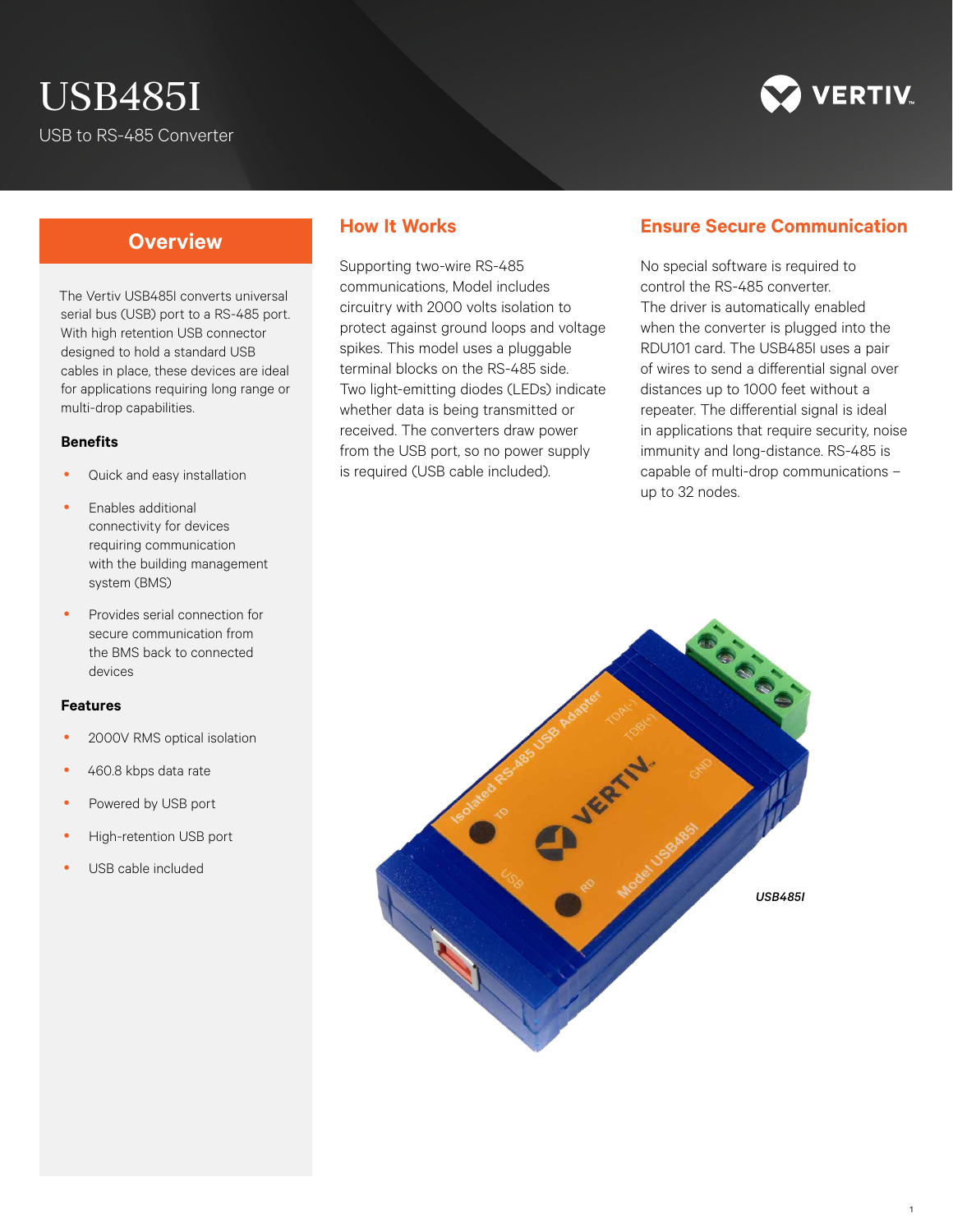# **Technical Specifications**

| <b>Serial Technology</b>                |                                                              | <b>Regulatory</b>      |                                                                                                                                                                                                                                                                                                                                                                                                                 |
|-----------------------------------------|--------------------------------------------------------------|------------------------|-----------------------------------------------------------------------------------------------------------------------------------------------------------------------------------------------------------------------------------------------------------------------------------------------------------------------------------------------------------------------------------------------------------------|
| <b>RS-485 2-Wire</b>                    | Data A(-), Data B(+), GND                                    |                        | 2014/30/EC - Electromagnetic Compatibility                                                                                                                                                                                                                                                                                                                                                                      |
| Connector                               | <b>Terminal block</b>                                        | <b>CE</b> - Directives | 2011/65/EU - Reduction of Hazardous Substances (RoHS2)                                                                                                                                                                                                                                                                                                                                                          |
| Data Rate                               | 460.8 Kbps                                                   |                        | 2012/19/EU - Waste Electrical and Electronic Equipment (WEEE)                                                                                                                                                                                                                                                                                                                                                   |
| Isolation                               | 2 kV RMS                                                     |                        | EN 55032: Class B - Electromagnetic Compatibility of Multimedia<br><b>Equipment - Emission Requirements</b><br>EN 55024 - Information Technology Equipment<br>- Immunity Characteristics<br>EN 61000-6-1 - Generic Immunity for Residential, Commercial,<br><b>Light-Industrial Environments</b><br>EN 61000-6-3 A1 - Generic Emissions for Residential, Commercial,<br>Light-Industrial Environments (Class B) |
| <b>Surge Protection</b>                 | 15kV ESD                                                     |                        |                                                                                                                                                                                                                                                                                                                                                                                                                 |
| <b>Industrial Bus</b>                   | Modbus RTU                                                   |                        |                                                                                                                                                                                                                                                                                                                                                                                                                 |
| Bias                                    | 4.7 K $\Omega$ on receive lines in RS-485 mode               | CE - Standards         |                                                                                                                                                                                                                                                                                                                                                                                                                 |
| <b>USB Technology</b>                   |                                                              |                        |                                                                                                                                                                                                                                                                                                                                                                                                                 |
| <b>USB Compatibility</b>                | 1.1 and 2.0                                                  |                        |                                                                                                                                                                                                                                                                                                                                                                                                                 |
| Speed                                   | 1.5, 12 Mbps                                                 |                        |                                                                                                                                                                                                                                                                                                                                                                                                                 |
| Connector                               | Type B High Retention (15 N / 3.4 lbs-force with-<br>drawal) |                        |                                                                                                                                                                                                                                                                                                                                                                                                                 |
| <b>Power</b>                            |                                                              |                        |                                                                                                                                                                                                                                                                                                                                                                                                                 |
| <b>USB</b>                              | Low power device (draws <100 mA)                             |                        |                                                                                                                                                                                                                                                                                                                                                                                                                 |
| <b>Indicators</b>                       |                                                              |                        |                                                                                                                                                                                                                                                                                                                                                                                                                 |
| LEDs                                    | Transmit Data, Receive Data                                  |                        |                                                                                                                                                                                                                                                                                                                                                                                                                 |
| <b>Mechanical</b>                       |                                                              |                        |                                                                                                                                                                                                                                                                                                                                                                                                                 |
| <b>Dimensions</b>                       | 8.9 x 4.3 x 2.1 cm (3.5 x 1.7 x 0.8 in)                      |                        |                                                                                                                                                                                                                                                                                                                                                                                                                 |
| Enclosure                               | IP30, Plastic                                                |                        |                                                                                                                                                                                                                                                                                                                                                                                                                 |
| <b>Meantime Between Failures (MTBF)</b> |                                                              |                        |                                                                                                                                                                                                                                                                                                                                                                                                                 |
| MTBF BB-USOPTL4-xx                      | 1,318,809 hours                                              |                        |                                                                                                                                                                                                                                                                                                                                                                                                                 |
| <b>MTBF Calculation</b>                 | MIL 217F Parts Count Reliability Method                      |                        |                                                                                                                                                                                                                                                                                                                                                                                                                 |
| <b>Environmental</b>                    |                                                              |                        |                                                                                                                                                                                                                                                                                                                                                                                                                 |
| <b>Operating Temperature</b>            | 0 to +70 °C (32 to +158 °F)                                  |                        |                                                                                                                                                                                                                                                                                                                                                                                                                 |
| <b>Operating Humidity</b>               | 0 to 95%, non-condensing                                     |                        |                                                                                                                                                                                                                                                                                                                                                                                                                 |